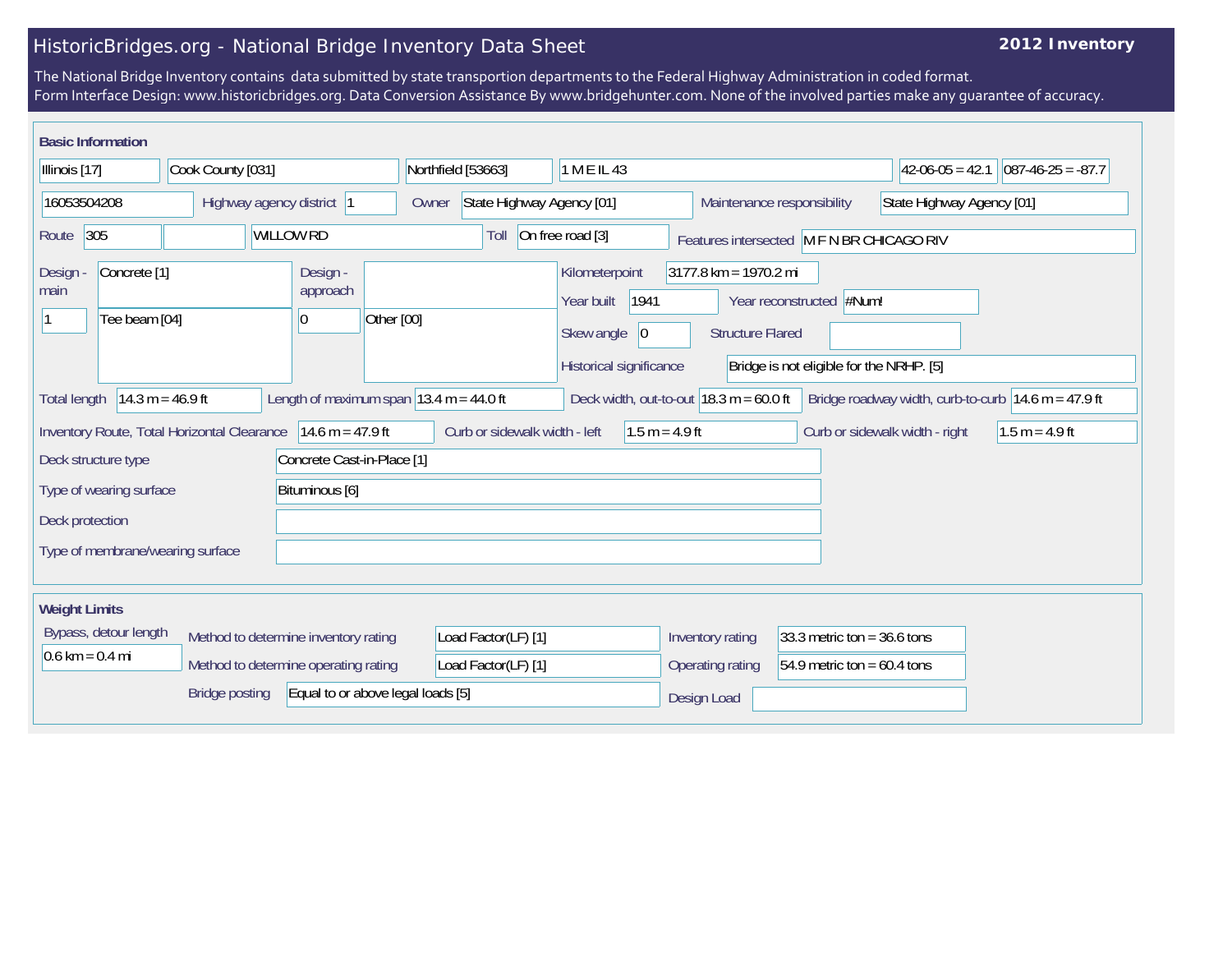| <b>Functional Details</b>                                                                                |                                                                                         |
|----------------------------------------------------------------------------------------------------------|-----------------------------------------------------------------------------------------|
| Average daily truck traffi 7<br>25600<br>Average Daily Traffic                                           | Year 2010<br>26368<br>2032<br>Future average daily traffic<br>%<br>Year                 |
| Other Principal Arterial (Urban) [14]<br>Road classification                                             | Approach roadway width<br>$11 m = 36.1 ft$<br>Lanes on structure $ 4 $                  |
| Type of service on bridge Highway [1]                                                                    | Bridge median<br>Direction of traffic 2 - way traffic [2]                               |
| No parallel structure exists. [N]<br>Parallel structure designation                                      |                                                                                         |
| Waterway [5]<br>Type of service under bridge                                                             | Navigation control<br>Lanes under structure<br>$\overline{0}$                           |
| $0 = N/A$<br>Navigation vertical clearanc                                                                | Navigation horizontal clearance $ 0 = N/A $                                             |
| Minimum navigation vertical clearance, vertical lift bridge                                              | Minimum vertical clearance over bridge roadway<br>$99.99 m = 328.1 ft$                  |
| Minimum lateral underclearance reference feature Feature not a highway or railroad [N]                   |                                                                                         |
| Minimum lateral underclearance on right $0 = N/A$                                                        | Minimum lateral underclearance on left $0 = N/A$                                        |
| Minimum Vertical Underclearance $ 0 = N/A$                                                               | Minimum vertical underclearance reference feature Feature not a highway or railroad [N] |
| Appraisal ratings - underclearances N/A [N]                                                              |                                                                                         |
|                                                                                                          |                                                                                         |
| <b>Repair and Replacement Plans</b>                                                                      |                                                                                         |
| Type of work to be performed                                                                             | Work to be done by contract [1]<br>Work done by                                         |
| Replacement of bridge or other structure because<br>of substandard load carrying capacity or substantial | 372000<br>37000<br>Bridge improvement cost<br>Roadway improvement cost                  |
| bridge roadway geometry. [31]                                                                            | $21.6 m = 70.9 ft$<br>Length of structure improvement<br>Total project cost<br>558000   |
|                                                                                                          | Year of improvement cost estimate                                                       |
|                                                                                                          | Border bridge - state<br>Border bridge - percent responsibility of other state          |
|                                                                                                          | Border bridge - structure number                                                        |